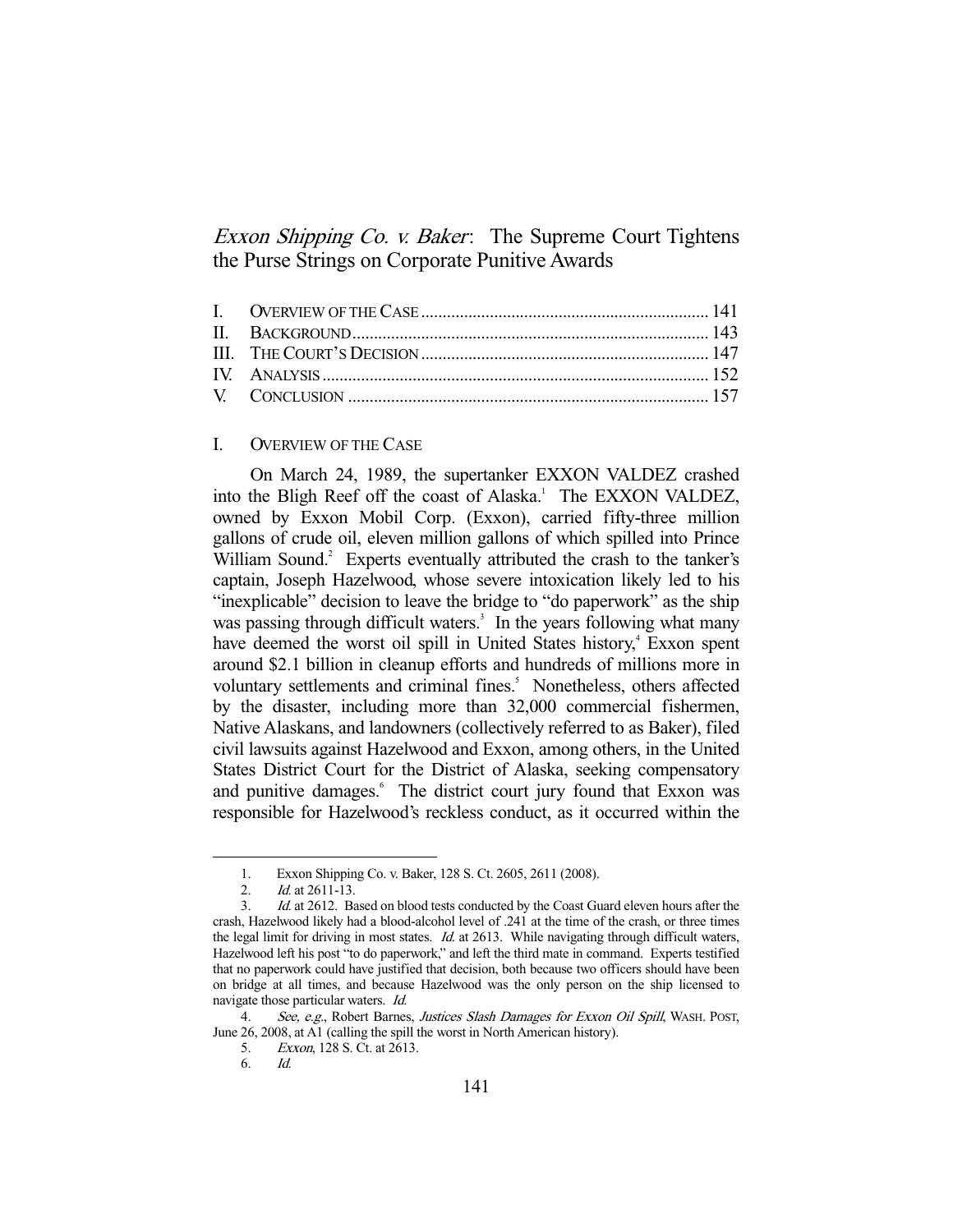scope of his employment.<sup>7</sup> Therefore, both parties were reckless and potentially liable for punitive damages.<sup>8</sup> The jury awarded the commercial fishermen \$287 million in compensatory damages and instituted punitive damages against Hazelwood and Exxon in the amounts of \$5000 and \$5 billion, respectively.<sup>9</sup> The United States Court of Appeals for the Ninth Circuit upheld the jury's verdict with respect to Exxon's responsibility for Hazelwood's conduct, but reduced Exxon's punitive damages to  $$2.5$  billion.<sup>10</sup>

 The United States Supreme Court granted certiorari, and presented the following issues for review: (1) whether Exxon was liable under maritime law for punitive damages arising from Hazelwood's reckless conduct, (2) whether common law punitive damages were preempted by the Clean Water Act (CWA), and (3) whether the punitive damages award was excessive as a matter of law.<sup>11</sup> Because the Supreme Court split equally on the first issue, $12$  it left undisturbed the Ninth Circuit's holding that companies are liable for the reckless conduct of their managerial employees.<sup>13</sup> As to the second issue, the Supreme Court *held* that the CWA does not preempt punitive damages in maritime cases, noting that there is "no clear indication of congressional intent to occupy the entire field of pollution remedies."<sup>14</sup> Last, the Court *held* that the punitive damages award against Exxon was excessive as a matter of maritime law, asserting that, because of the high level of unpredictability among the states on this issue, a 1:1 ratio of punitive damages to compensatory damages was an equitable ceiling in maritime cases. Exxon Shipping Co. v. Baker, 128 S. Ct. 2605, 2633-34 (2008).

 <sup>7.</sup> Id. at 2614.

 <sup>8.</sup> Id.

 <sup>9.</sup> Id. The Supreme Court used the district court's calculation of the total relevant compensatory damages, which was \$507.5 million, or a 1:1 ratio. *Id.* at 2634 (citing *In re* Exxon Valdez, 236 F. Supp. 2d 1043, 1063 (D. Alaska 2002)). Exxon's punitive damages were originally intended to equal the company's average profit from 1989. Lynda V. Mapes, Supreme Court Drastically Cuts Payouts for Plaintiffs in Exxon Valdez Oil Spill, SEATTLE TIMES, June 26, 2008, at A1.

 <sup>10.</sup> Exxon, 128 S. Ct. at 2614.

 <sup>11.</sup> Id.

<sup>12.</sup> Id. at 2615. Justice Alito took no part in the decision of the case. Id. at 2634. Justice Alito abstained from participating in the decision because, as of December 31, 2006, he owned at least \$100,001 in Exxon stock. Greg Stohr, Exxon Gets Court Review of \$2.5 Billion Valdez Award, BLOOMBERG.COM, Oct. 29, 2007, http://www.bloomberg.com/apps/news?pid=20601087 &sid=atcMF0N8XvPI.

 <sup>13.</sup> Exxon, 128 S. Ct. at 2616.

<sup>14.</sup> *Id.* at 2619.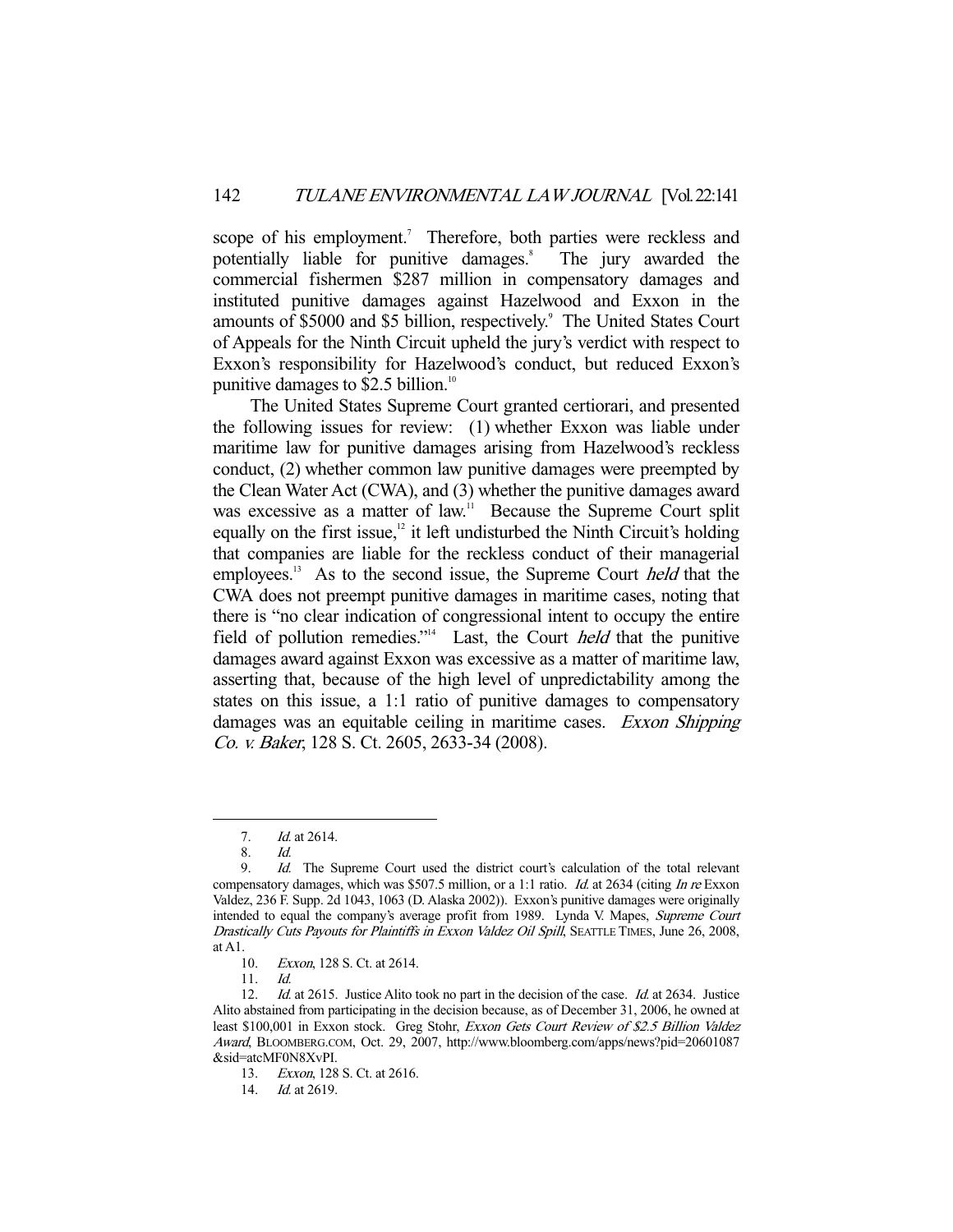#### II. BACKGROUND

 The Supreme Court's decision in the noted case is grounded in maritime law. Maritime law is federal common law,<sup>15</sup> but it is also judgemade in many respects.<sup>16</sup> Theories that are well-grounded in land-based common law are not necessarily embraced by maritime decisions.<sup>17</sup> For example, the majority of states have adopted the concept of awarding punitive damages in cases concerning respondeat superior (vicarious liability).<sup>18</sup> Unlike compensatory damages, which are awarded to compensate the plaintiff for harm suffered, the modern purpose of punitive damages is to punish a tortfeasor and deter harmful conduct.<sup>19</sup> The Restatement (Second) of Torts clarifies that "[p]unitive damages can properly be awarded against a master or other principal because of an act by an agent if . . . the agent was employed in a managerial capacity and was acting within the scope of employment."<sup>20</sup>

*Hiltgen v. Sumrall* follows the Restatement's rationale.<sup>21</sup> In *Hiltgen*, the plaintiff's husband was killed when his automobile crashed into the rear of a truck driven by the defendant-employee and owned by the defendant-employer.<sup>22</sup> The plaintiff filed a wrongful death suit, contending that the employer was vicariously liable for her husband's death.23 The United States Court of Appeals for the Fifth Circuit affirmed the trial court's judgment and, after finding the employer vicariously liable for the employee's negligence, awarded the plaintiff punitive damages.<sup>24</sup> The Fifth Circuit held the employer, whom the employee considered his boss, liable because "it [was] clear that Sumrall's activity was in furtherance of Abston's business."<sup>25</sup>

 In land-based common law cases, the Supreme Court has historically been concerned with due process when determining the equity of punitive damages.<sup>26</sup> The Due Process Clause of the Fourteenth

 <sup>15.</sup> Id. at 2616.

 <sup>16.</sup> Id. at 2619 (citing Edmonds v. Compagnie Generale Transatlantique, 443 U.S. 256, 259 (1979); Romero v. Int'l Terminal Operating Co., 358 U.S. 354, 360-61 (1959)).

 <sup>17.</sup> Id. at 2616.

 <sup>18.</sup> Id.

 <sup>19.</sup> Id. at 2621.

<sup>20.</sup> RESTATEMENT (SECOND) OF TORTS § 909(c) (1977).

 <sup>21. 47</sup> F.3d 695, 705 (5th Cir. 1995) (applying Mississippi law).

 <sup>22.</sup> Id. at 698.

 <sup>23.</sup> Id.

<sup>24.</sup> *Id.* at 705.

 <sup>25.</sup> Id.

<sup>26.</sup> See, e.g., Pac. Mut. Life Ins. Co. v. Haslip, 499 U.S. 1, 18 (1991) ("[U]nlimited jury discretion—or unlimited judicial discretion for that matter—in the fixing of punitive damages may invite extreme results that jar one's constitutional sensibilities.").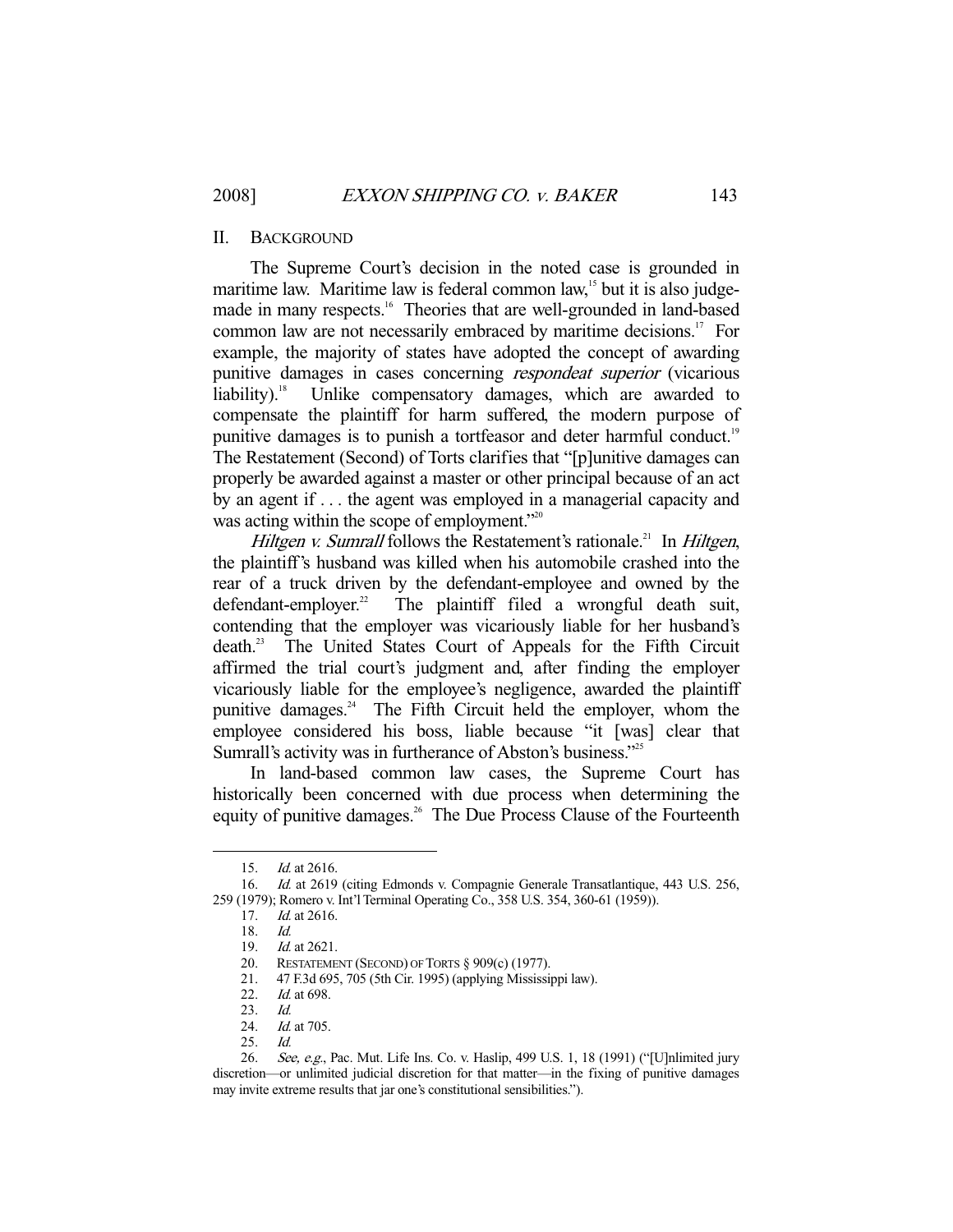Amendment prohibits a state from imposing "grossly excessive" punishments upon a tortfeasor.<sup>27</sup> This concern stems from the fundamental inequity of depriving an individual of his or her life, liberty, or property through arbitrary coercion, rather than through the appropriate application of the legal system.<sup>28</sup> If an award is grossly excessive, the Supreme Court has reasoned, it does not serve a legitimate purpose; rather, it represents an arbitrary deprivation of property.<sup>29</sup>

The Supreme Court applied this rationale in *BMW of North* America, Inc. v. Gore, in which a BMW owner sued an automobile manufacturer for selling cars as new to unknowing customers although the cars had undergone minor repairs.<sup>30</sup> The jury awarded the plaintiff \$4000 in compensatory damages and \$4 million in punitive damages on the grounds that BMW's conduct constituted "gross, oppressive or malicious" fraud.<sup>31</sup> The Alabama Supreme Court later reduced the punitive damages to  $$2$  million.<sup>32</sup> Upon review, the United States Supreme Court acknowledged that punitive damages advance a legitimate state interest in punishing wrongful conduct and in deterring tortfeasors from repeating such behavior.<sup>33</sup> The Court further recognized Alabama's legitimate interest in protecting its citizens from deceptive trade practices.<sup>34</sup> However, the Court reasoned, fundamental concepts of equity in the United States Constitution require that a person who is subject to punishment must have received prior notice of the severity of any potential penalty a state may impose.<sup>35</sup> This principle led the Court to set forth three guideposts to help determine whether a punitive award violates the Due Process Clause: (1) the degree of reprehensibility of the defendant's conduct, (2) the ratio of the harm or potential harm suffered by the plaintiff to his other punitive damages award, and (3) the difference between the remedy and the applicable civil penalties.<sup>36</sup> The

 <sup>27.</sup> BMW of N. Am., Inc. v. Gore, 517 U.S. 559, 562 (1996) (citing TXO Prod. Corp. v. Alliance Res. Corp., 509 U.S. 443, 454 (1993)).

 <sup>28.</sup> Id. at 587 (Breyer, J., concurring) (citing Daniels v. Williams, 474 U.S. 327, 331  $(1986)$ ).

<sup>29.</sup> State Farm Mut. Auto. Ins. Co. v. Campbell, 538 U.S. 408, 417 (2003) (citing *Haslip*, 499 U.S. at 42 (O'Connor, J., dissenting)).

 <sup>30.</sup> Gore, 517 U.S. at 562-63. The manufacturer labeled the car as used if repairs cost more than three percent of the suggested retail price; but if repairs cost less than three percent, the car was sold as new without the dealer even knowing that the manufacturer had made repairs. Id. at 563-64.

 <sup>31.</sup> Id. at 565.

 <sup>32.</sup> Id. at 567.

 <sup>33.</sup> Id. at 568 (citing Gertz v. Robert Welch, Inc., 418 U.S. 323, 350 (1974)).

 <sup>34.</sup> Id.

 <sup>35.</sup> Id. at 574 (citing Miller v. Florida, 482 U.S. 423, 430 (1987)).

 <sup>36.</sup> Id. at 575-86.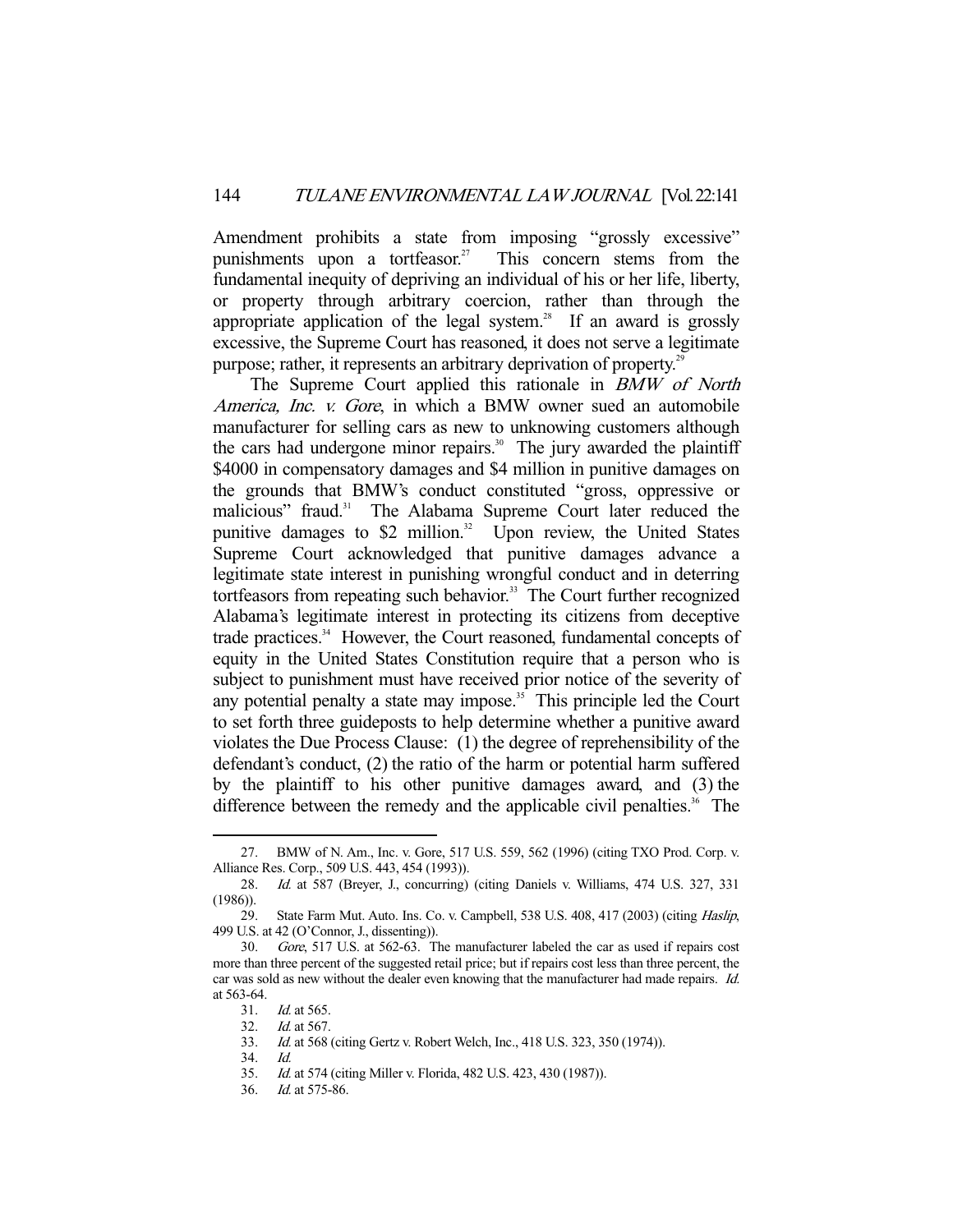Court found no evidence that BMW acted in bad faith or with improper motives and therefore held that the manufacturer's conduct was not sufficiently reprehensible to warrant a \$2 million punitive award.<sup>37</sup>

 Addressing the second guidepost, the Court opined that punitive damages must have a reasonable relationship to compensatory damages.<sup>38</sup> While declining to apply a mathematical ratio to determine the equity of the punitive award, the Court noted that the ratio in this case of \$2 million to \$4000, or 500:1, "raise[d] a suspicious judicial eyebrow,""<sup>39</sup> and therefore was constitutionally impermissible.<sup>40</sup>

 Finally, the Court found that the third guidepost, the difference between the sanction and the appropriate statutory penalty, also demonstrated the unfairness of the punitive award.<sup>41</sup> BMW faced civil fines of up to  $$2000$  for its deceptive trade practices in Alabama.<sup>42</sup> Therefore, the Court held that the \$2 million punitive award could not "be justified on the ground that it was necessary to deter future misconduct without considering whether less drastic remedies could be expected to achieve [the] goal [of deterrence]."<sup>43</sup>

 The Court reiterated its concern regarding excessive punitive damages in State Farm Mutual Automobile Insurance Co. v. Campbell.<sup>44</sup> The jury, finding that State Farm acted in bad faith by refusing to settle certain claims and providing clients with harmful, erroneous advice, found the insurance company liable for \$2.6 million in compensatory damages and \$145 million in punitive damages.<sup>45</sup> The trial court reduced these awards to \$1 million and \$25 million, respectively.<sup>46</sup> Applying the three guideposts set forth in Gore, the Supreme Court rejected this award on due process grounds.<sup>47</sup> Although State Farm's conduct was reprehensible and caused emotional distress to some policyholders, the Court determined that the state could further its legitimate objectives in

 <sup>37.</sup> Id. at 576-80.

 <sup>38.</sup> Id. at 581; see also Pac. Mut. Life Ins. Co. v. Haslip, 499 U.S. 1, 23-24 (1991) (refusing to apply a bright-line test, but finding that a 4:1 ratio of punitive-to-compensatory damages approached the outer boundaries of constitutional permissibility).

 <sup>39.</sup> Gore, 517 U.S. at 583 (quoting TXO Prod. Corp. v. Alliance Res. Corp., 509 U.S. 443, 481 (1993) (O'Connor, J., dissenting)).

<sup>40.</sup> *Id.* at 582-83.<br>41. *Id.* at 584.

*Id.* at 584.

 <sup>42.</sup> Id.

 <sup>43.</sup> Id.

 <sup>44. 538</sup> U.S. 408, 429 (2003).

 <sup>45.</sup> Id. at 413-15.

 <sup>46.</sup> Id. at 415.

<sup>47.</sup> Id. at 429 ("The punitive award of \$145 million ... was neither reasonable nor proportionate to the wrong committed, and it was an irrational and arbitrary deprivation of the [defendant's] property . . . .").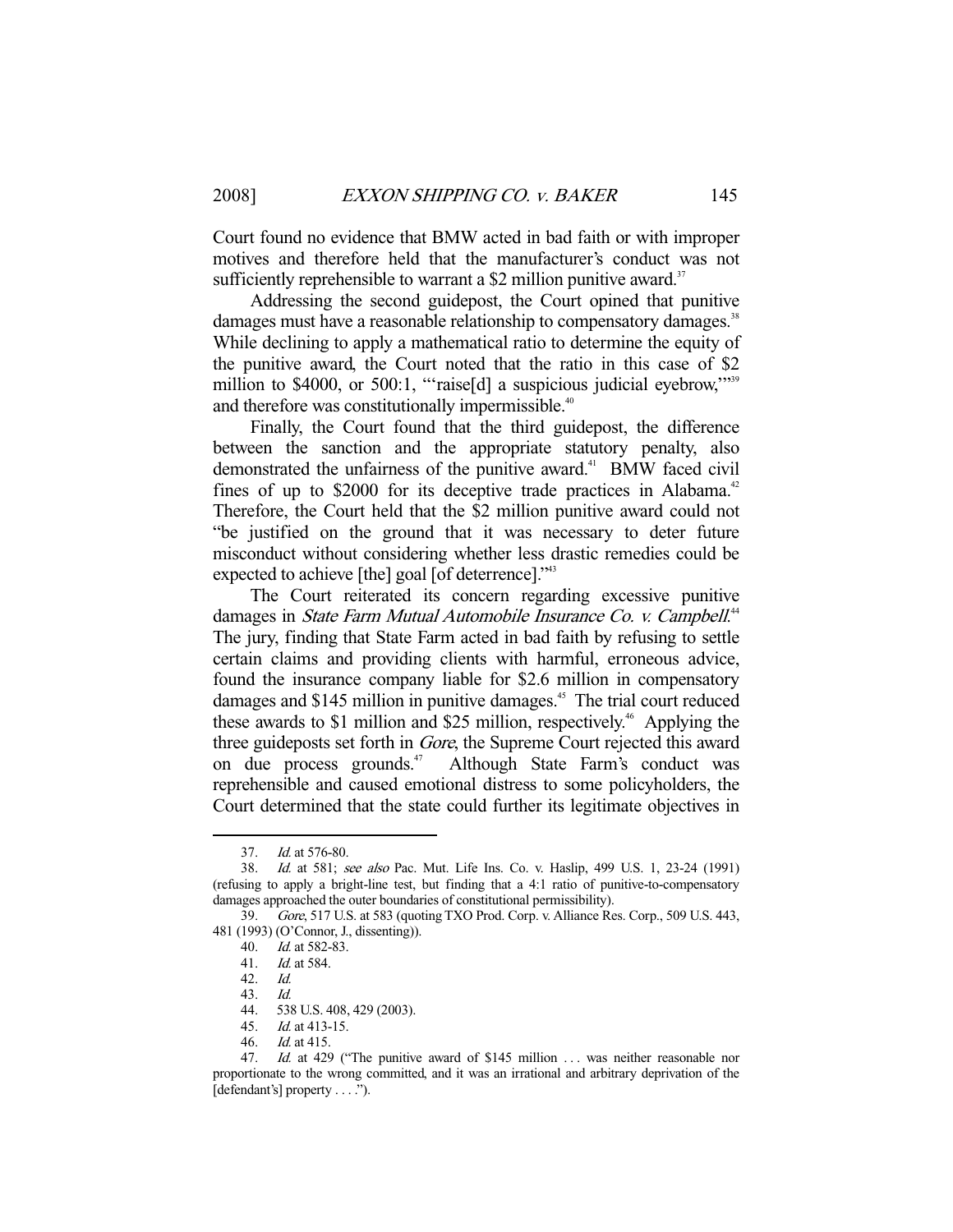deterring such conduct with a more modest punishment.<sup>48</sup> The Court again declined to adopt a bright-line mathematical formula to determine the equity of punitive awards, but found that the 145:1 punitive-tocompensatory damages ratio in this case was excessive.<sup>49</sup> Moreover, the Court narrowed its prior jurisprudence by concluding that awards exceeding a single-digit ratio will rarely satisfy due process concerns.<sup>50</sup> The Court stated that when compensatory damages are substantial, as they were in this case, sizeable punitive damages are less necessary.<sup>51</sup> Last, the Court noted that the maximum civil penalty State Farm fared consisted of a \$10,000 fine for fraud, an amount "dwarfed" by the punitive award. $52$  According to the Court, this disparity was impermissible under the *Gore* analysis. $53$ 

 The Supreme Court has considered punitive damages with much greater frequency in land-based common law cases than in cases arising under maritime  $law<sup>54</sup>$ . The appropriateness of recovering punitive damages from an employer through vicarious liability for the reckless acts of an employee is less settled under maritime law.<sup>55</sup> In *The Amiable* Nancy, a shipowner sought punitive damages from the owners of the vessel, the SCOURGE, after the SCOURGE's crew pillaged the ship, the AMIABLE NANCY.<sup>56</sup> Because the owners of the SCOURGE neither directed nor participated in the looting, the Court declared the SCOURGE's owners were "bound to repair all the real injuries and personal wrongs sustained by the [plaintiffs]," but were not liable for punitive damages.<sup>57</sup> The Court in *Lake Shore & Michigan Southern* Railway Co. v. Prentice relied on the holding in The Amiable Nancy to conclude that a principal is liable for an agent's intentional torts, but is not liable for punitive damages stemming from events in which the principal did not participate.<sup>58</sup> These cases, both of which were decided over a century ago, are the most recent Supreme Court precedent used to address the first issue presented in the noted case.<sup>59</sup> The Court has not

-

57. Id. at 558-59.

 <sup>48.</sup> Id. at 419-20.

 <sup>49.</sup> Id. at 426.

 <sup>50.</sup> Id. at 425.

 <sup>51.</sup> Id. at 426.

 <sup>52.</sup> Id. at 428.

 <sup>53.</sup> Id.

 <sup>54.</sup> Exxon Shipping Co. v. Baker, 128 S. Ct. 2605, 2619-22 (2008).

 <sup>55.</sup> Id. at 2616.

 <sup>56. 16</sup> U.S. (3 Wheat.) 546, 558 (1818).

<sup>58. 147</sup> U.S. 101, 108-10 (1893)). *Lake Shore*, however, was not decided under maritime law. Exxon Shipping Co. v. Baker, 128 S. Ct. 2605, 2616 (2008).

 <sup>59.</sup> Lake Shore, 147 U.S. at 108-10.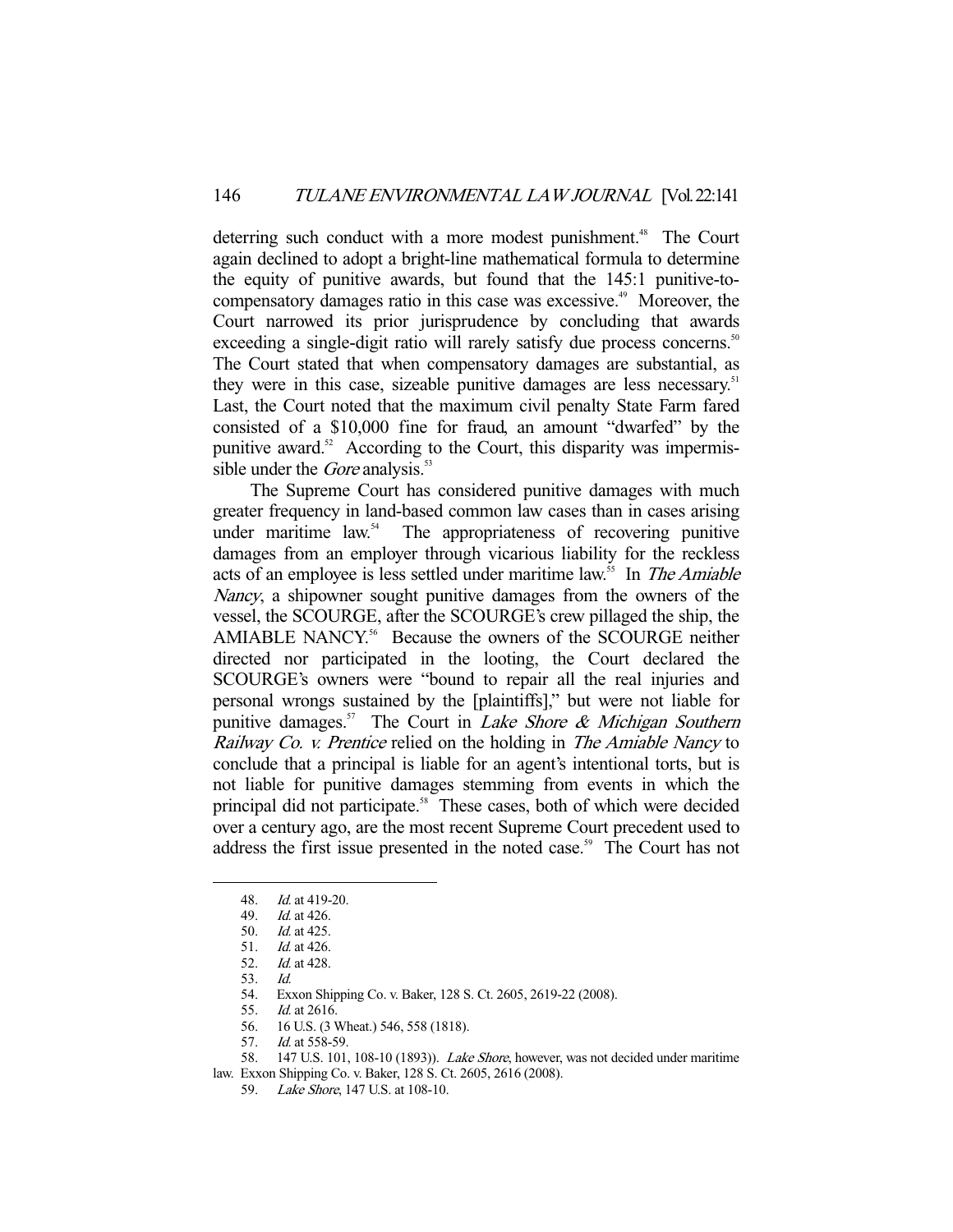revisited the issue of a shipowner's punitive liability for a shipmaster's conduct.<sup>60</sup>

### III. THE COURT'S DECISION

 In the noted case, the Court first addressed Exxon's contention that a shipowner should not be held liable for punitive damages based on a shipmaster's recklessness.<sup>61</sup> Exxon's argument rested on two cases, *The* Amiable Nancy, decided almost two centuries ago, and Lake Shore, decided over a century ago. $62 \text{ In }$  The Amiable Nancy, the Court enforced compensatory damages against the SCOURGE's shipowners, whose shipmasters were responsible for sinking the AMIABLE NANCY.<sup>63</sup> However, as a matter of policy, Justice Story refused to enforce punitive damages against the SCOURGE's shipowners because they did not direct or participate in the attack, and had no way of indemnifying themselves for the conduct of their officers. $64$  Exxon argued by analogy that it should not face punitive damages, because it did not direct or participate in Hazelwood's reckless conduct.<sup>65</sup> Exxon further contended that its reliance on *The Amiable Nancy* was proper because the Court confirmed the holding of *The Amiable Nancy* in *Lake Shore* by stating that, while a principal is liable for its agent's intentional torts, the principal does not face punitive damages for an incident in which it was not involved.<sup>66</sup> Because maritime law is federal common law, Exxon contended that these cases should serve as precedent.<sup>67</sup>

 Conversely, Baker urged the Court to recognize the common law concept of respondeat superior, which is set forth in the Restatement and enforced in the vast majority of states.<sup>68</sup> Baker argued that maritime law should be consistent with modern, land-based common law, under which most states allow plaintiffs to recover punitive damages for the negligent or reckless conduct of any employee.<sup>69</sup> The Court, sitting with an even eight members as a result of Justice Alito's recusal, was equally divided on this issue and therefore unable to rule.<sup>70</sup> Justice Souter warned that

 <sup>60.</sup> Exxon, 128 S. Ct. at 2616.

 <sup>61.</sup> Id. at 2615.

 <sup>62.</sup> Id. at 2615-16.

 <sup>63.</sup> Id. at 2615 (citing The Amiable Nancy, 16 U.S. (3 Wheat.) 546, 558 (1818)).

 <sup>64.</sup> The Amiable Nancy, 16 U.S. at 558.

 <sup>65.</sup> Exxon, 128 S. Ct. at 2615.

 <sup>66.</sup> Id. at 2615-16 (citing Lake Shore & Mich. S. Ry. v. Prentice, 147 U.S. 101, 110  $(1893))$ .<br>67.

Id. at 2616.

 <sup>68.</sup> Id.; RESTATEMENT (SECOND) OF TORTS § 909(c) (1977).

 <sup>69.</sup> Exxon, 128 S. Ct. at 2616.

 <sup>70.</sup> Id.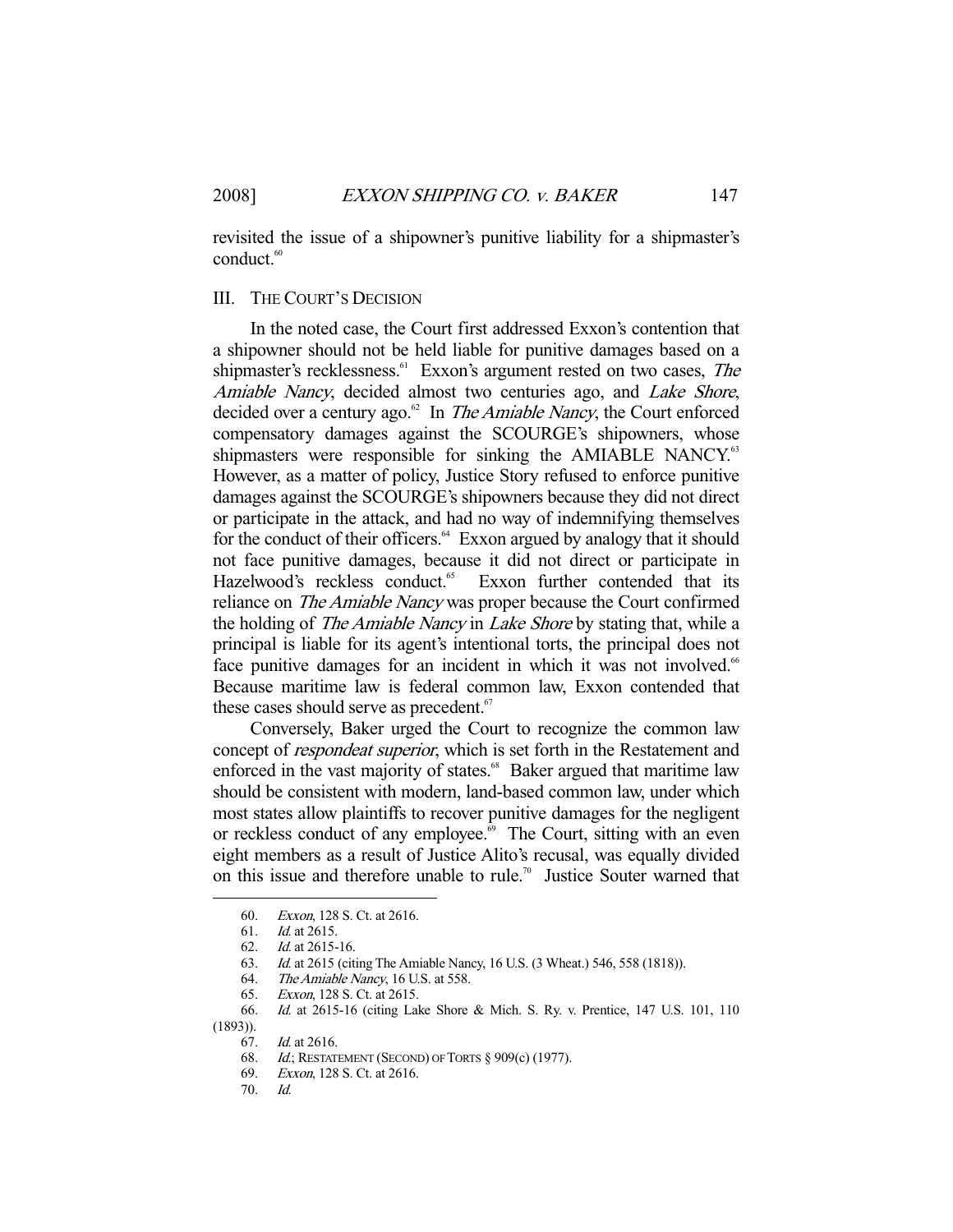although the Court was forced to uphold the Ninth Circuit's decision that a shipowner is liable for the reckless acts of its shipmaster, its decision would not serve as precedent.<sup>71</sup>

 Although the Supreme Court did not affirm or reverse the Ninth Circuit on the first issue, it proceeded to address Exxon's contention that the CWA implicitly bars punitive damages.<sup>72</sup> Both the district court and the Ninth Circuit dismissed this claim.73 The Supreme Court was not persuaded by Exxon's argument, either, and confidently affirmed the lower courts' decisions.<sup>74</sup> In an explanation of its reasoning that appears to highlight the vagueness of Exxon's preemption argument, the Court presented two ways to interpret Exxon's assertion that the CWA's penalties for water pollution preempted the common law punitive damages remedies.<sup>75</sup> First, Exxon could have meant that any claim predicated on an oil spill is preempted unless it is expressly preserved under the relevant CWA provision, 33 U.S.C.  $\frac{1321}{16}$  The Court found this interpretation illogical because CWA § 1321(b) protects the United States' waters, shorelines, and natural resources.<sup>77</sup> This section also maintains that oil companies have obligations "under any provision of law for damages to any publicly owned or privately owned property" as a result of an oil spill.<sup>78</sup> The Court found that the option to file suit under any provision of law meant that common law punitive damages remained a possibility.<sup>79</sup>

 The Court's second interpretation of Exxon's preemption argument was that the clause preserving obligations under any provision of law did not expressly mention preserving punitive damages for economic loss.<sup>80</sup> However, the Court reasoned that if this view were adopted, the CWA would exclude other types of damages that Exxon did not claim were preempted, such as compensatory damages for economic loss and physical injury.81 The Court was equally unpersuaded by this second interpretation, finding that because the statute was designed to protect "water" and "natural resources," there was no reason why it would abolish an oil company's duty to refrain from harming private

 <sup>71.</sup> Id.

 <sup>72.</sup> Id.

 <sup>73.</sup> Id. at 2617.

 <sup>74.</sup> Id. at 2618-19.

 <sup>75.</sup> Id. at 2618.

 <sup>76.</sup> Id.

<sup>77.</sup> *Id.* at 2618-19 (quoting 33 U.S.C. § 1321(b) (2000)).

 <sup>78.</sup> Id.

<sup>79.</sup> *Id.* at 2619.

 <sup>80.</sup> Id. 81. Id.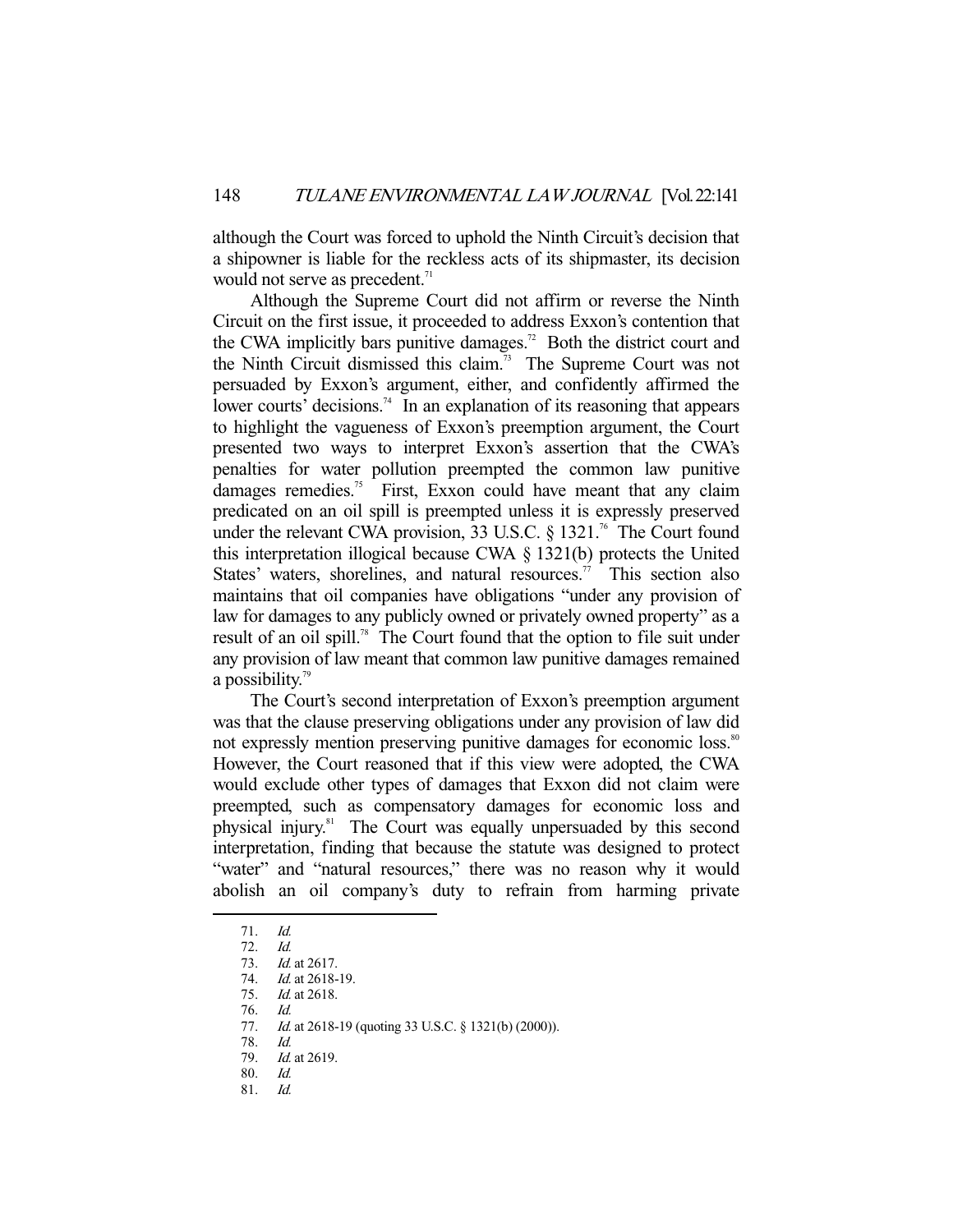individuals' bodies and livelihoods.<sup>82</sup> The Court found this contention additionally unsound because it would then follow that the CWA preempts punitive damages for economic loss, but not compensatory damages for economic loss.<sup>83</sup> The Court saw nothing in the CWA suggesting a bifurcation of compensatory and punitive damages.<sup>84</sup> Unmoved by Exxon's arguments, the Court found no indication that Congress intended the CWA to occupy the entire field of remedies and preempt common law punitive damages.<sup>85</sup>

 The final issue presented in the noted case was whether the Ninth Circuit's award of \$2.5 billion in punitive damages against Exxon was excessive under maritime common law.<sup>86</sup> Because this was an issue of first impression for the Supreme Court, the Court saw fit to explain in great detail the history and current view on punitive damages. $\frac{87}{12}$  Punitive damages were traditionally used in instances of extraordinary wrongdoing; today, however, they are used not to compensate the plaintiff, but to deter the defendant from repeating similar harmful conduct.<sup>88</sup> Although the purpose of punitive damages is well-grounded, state regulation varies from a complete bar to a maximum ratio of punitive-to-compensatory damages.<sup>89</sup>

 The Court was concerned with this variation in the availability and application of punitive damages, noting that it leads to "stark unpredictability of punitive awards."<sup>90</sup> To highlight this extreme unpredictability, the Court referenced two Alabama cases with similar facts, but strikingly different results.<sup>91</sup> The first was *Gore*, where the jury awarded \$4 million in punitive damages against a car manufacturer that frequently sold used cars as new.<sup>92</sup> The second was *Yates v. BMW of* North America Inc., where, under almost exactly the same set of facts, a different Alabama jury refused to award any punitive damages against the *same* car manufacturer for using the *same* fraudulent sales policy.<sup>93</sup>

-

92. Id.; BMW of N. Am., Inc. v. Gore, 517 U.S. 559, 565 (1996).

 <sup>82.</sup> Id.

 <sup>83.</sup> Id.

 <sup>84.</sup> Id.

 <sup>85.</sup> Id.

 <sup>86.</sup> Id.

 <sup>87.</sup> Id. at 2619-27.

 <sup>88.</sup> Id. at 2620-21.

 <sup>89.</sup> Id. at 2622-23; see, e.g., Distinctive Printing & Packaging Co. v. Cox, 443 N.W.2d 566, 574 (Neb. 1989) (barring recovery of punitive damages); OHIO REV. CODE ANN. § 2315.21(D)(2)(a) (2000) (enacting a 2:1 maximum ratio of punitive-to-compensatory damages).

<sup>90.</sup> *Exxon*, 128 S. Ct. at 2625.<br>91. *Id.* at 2626.

Id. at 2626.

 <sup>93.</sup> Gore, 517 U.S. at 565-66 (citing Yates v. BMW of N. Am. Inc., 642 So. 2d 937, 938- 40 (Ala. 1993)); Yates, 642 So. 2d at 938.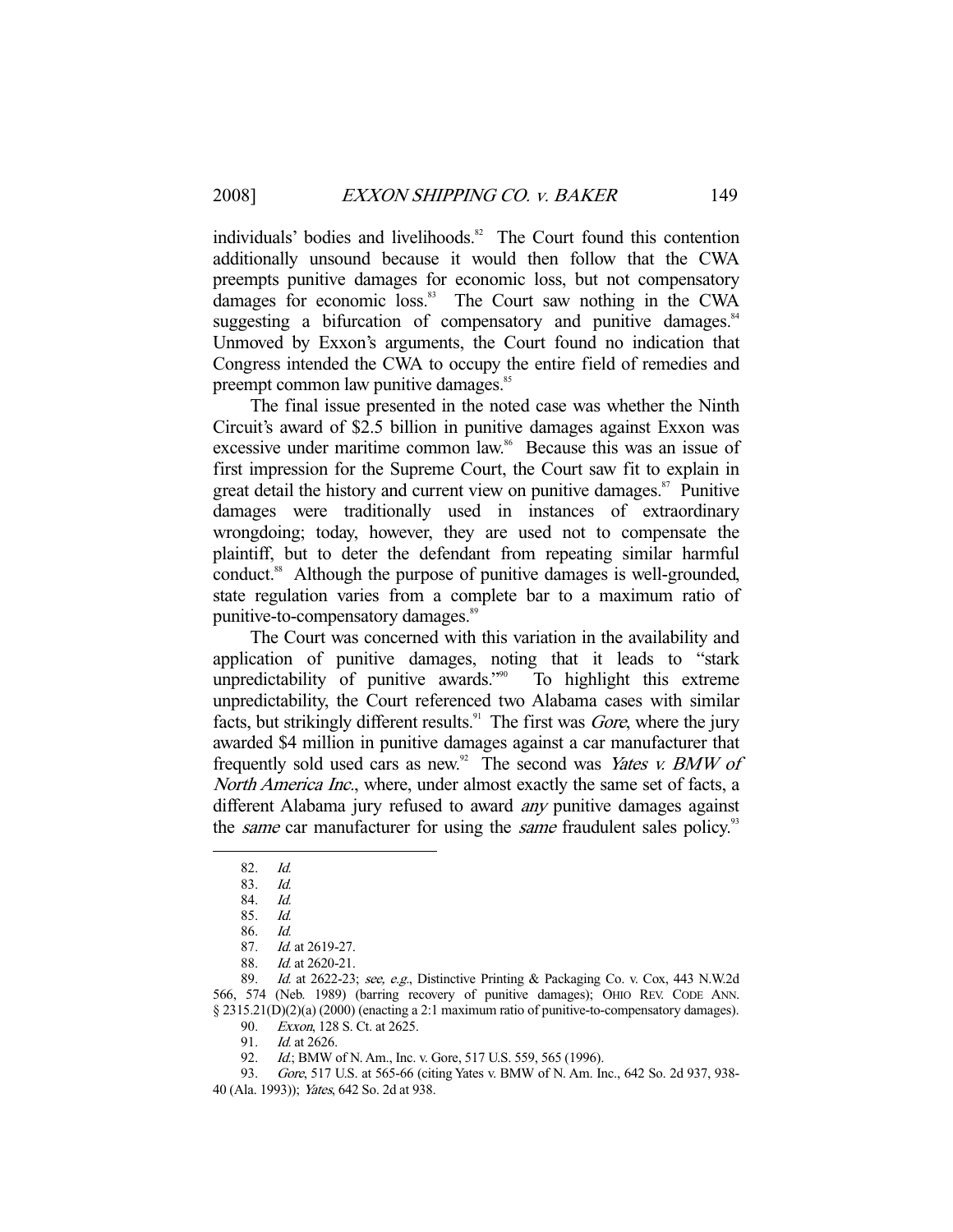This outcome troubled the Court, which noted that there should be guidelines for awarding punitive damages because the legal system is based on notions of fairness and consistency. $94$  The issue of excessive punitive damages had previously been adjudicated only with respect to due process standards.<sup>95</sup> The analysis in the noted case differs from prior inquiries because its main concern was not due process limitations under land-based common law, but rather what was equitable under federal maritime common law.<sup>96</sup>

 The Court then stated that there are three approaches to consider in standardizing punitive damages in maritime cases.<sup>97</sup> The first is a verbal formulation already in use in many states.<sup>98</sup> This method asks the court, in reviewing a jury's punitive award, to evaluate the reasonableness and equity of the award.<sup>99</sup> Factors used to determine the appropriate penalty include, among others, the degree of heinousness of the crime, the defendant's ability to pay, and the necessity of preventing similar wrongs.<sup>100</sup> The Court, unconvinced that the verbal formulation method would ensure predictability in punitive awards, decided against its adoption.<sup>101</sup> The next option the Court discussed was whether to adopt a cap on punitive awards by restricting payouts in excess of a certain amount.<sup>102</sup> However, because there was no "standard" tort or contract injury, the Court noted that it would be impossible to establish an equitable figure that could serve as a ceiling in multiple areas of law.<sup>103</sup> Accordingly, the Court quickly dismissed this option.<sup>104</sup>

 The Court deemed the last option, enacting a ratio or maximum multiple of punitive-to-compensatory damages, the most promising.<sup>105</sup> This alternative was not groundbreaking, as many states had adopted damage ratios, and Congress had enacted analogous legislation providing

<sup>94.</sup> Exxon, 128 S. Ct. at 2627-29 ("[I]t is inevitable that the specific amount of punitive damages awarded . . . will be arbitrary." (quoting Mathias v. Accor Econ. Lodging, Inc., 347 F.3d 672, 678 (7th Cir. 2003))).

 <sup>95.</sup> Id. at 2626.

<sup>96.</sup> Id. The Court therefore made no reference to the three guideposts set forth in Gore. Id. at 2611-34.

 <sup>97.</sup> Id. at 2627.

 <sup>98.</sup> Id. at 2627-28.

 <sup>99.</sup> Id. at 2627.

 <sup>100.</sup> Id. at 2627-28.

 <sup>101.</sup> Id. at 2628.

 <sup>102.</sup> Id. at 2629.

<sup>103.</sup> Id. The Court was also concerned that keeping the figure equitable would pose a great challenge, whether or not the judicial or legislative branch was responsible for establishing the figure. Id. at 2629-30.

<sup>104.</sup> *Id.* at 2629.

 <sup>105.</sup> Id.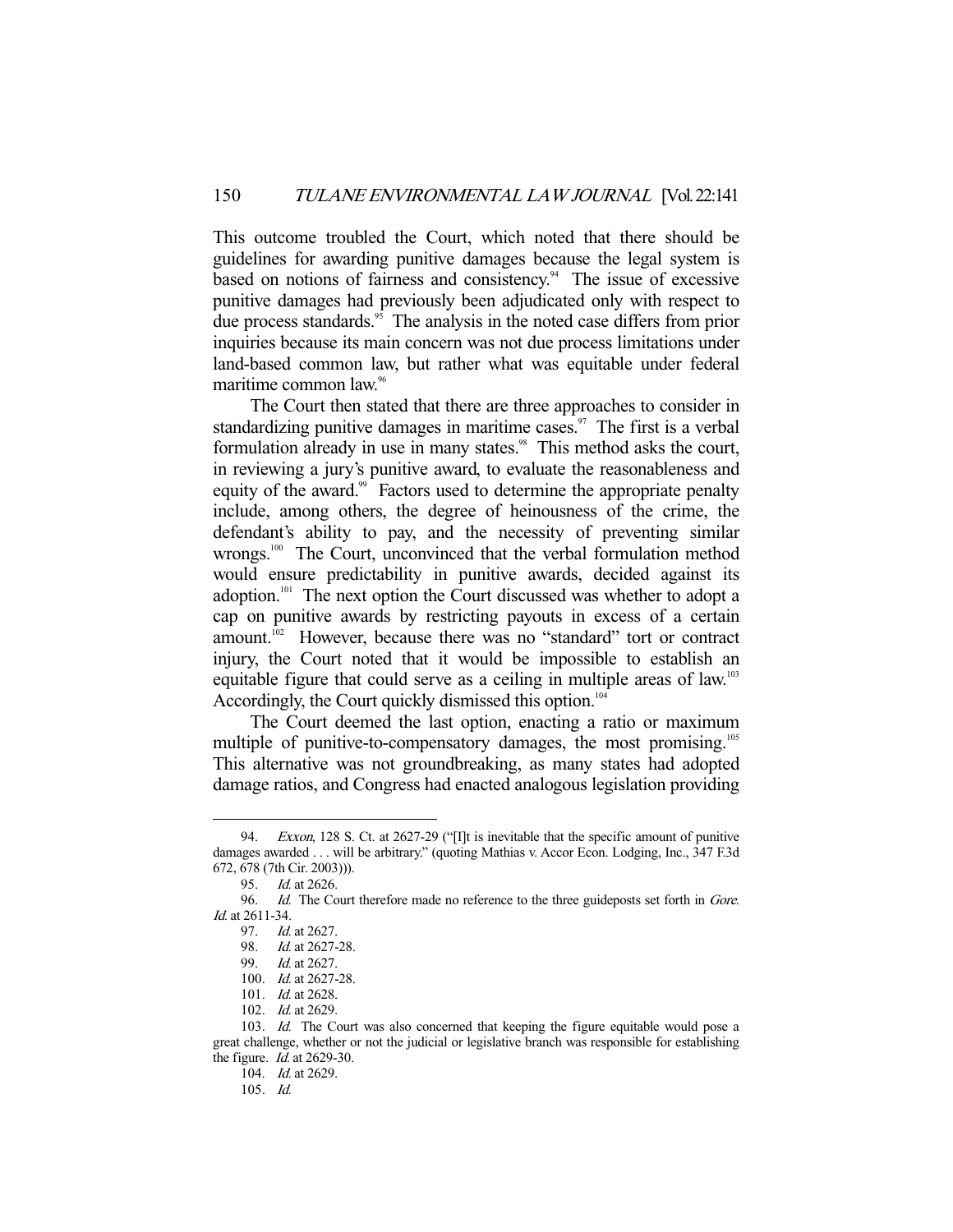treble damages in other legal fields like antitrust and racketeering.106 The Court also discussed this method as a way of evaluating the equitability of damages in its due process analysis.<sup>107</sup> The Court noted that, as is the case with the availability of punitive damages, states that have adopted a ratio of punitive-to-compensatory damages differ as to what ratio is appropriate.<sup>108</sup> The Court also noted that states that have adopted a  $3:1$ ratio apply it to cases in which the defendant's conduct was malicious or performed for financial gain.<sup>109</sup> The Court, although dismayed by the defendant's conduct,<sup>110</sup> was unwilling to admit that Hazelwood's intentions were sufficiently malevolent to warrant punitive damages three times the compensatory damages award.<sup>111</sup>

The Court found a 2:1 ratio was equally unappealing.<sup>112</sup> The Court noted that the 2:1 ratio is often used to calculate damages in environmental cases and in patent and trademark cases, as well as to induce private litigation in antitrust disputes because compensatory damages often undercompensate the plaintiff.<sup>113</sup> The Court, noting that these areas of law are "far afield from maritime concerns," was equally unwilling to enact a 2:1 ratio because, it reasoned, plaintiffs need little more impetus to sue in maritime law.<sup>114</sup>

 The Court ultimately concluded that an appropriate limit was a 1:1 ratio of punitive-to-compensatory damages.<sup>115</sup> Underlying its decision were several studies conducted over the past two decades, examining judges and juries that granted punitive awards based on minimally to extremely blameworthy conduct.<sup>116</sup> Two of these studies revealed that the median ratio of punitive-to-compensatory damages was less than 1:1, while the third revealed that the median ratio was  $1.4:1.^{117}$  These three

 <sup>106.</sup> Id. (citing 15 U.S.C. § 15, 1117 (2000 & Supp. V 2005); 18 U.S.C. § 1964(c) (1970); 35 U.S.C. § 284 (1952)).

 <sup>107.</sup> Exxon, 128 S. Ct. at 2626.

 <sup>108.</sup> Id. at 2631.

 <sup>109.</sup> Id.

<sup>110.</sup> *Id.* at 2631 n.23.

<sup>111.</sup> Id. at 2632 (noting that Hazelwood's conduct was reckless but profitless).

 <sup>112.</sup> Id.

 <sup>113.</sup> Id.

 <sup>114.</sup> Id.

 <sup>115.</sup> Id. at 2632-33.

<sup>116.</sup> Id. at 2624 n.14; see also Theodore Eisenberg et al., Juries, Judges, and Punitive Damages: Empirical Analyses Using the Civil Justice Survey of State Courts 1992, 1996, and 2001 Data, 3 J. EMPIRICAL LEGAL STUD. 263 (2006) (0.62:1 and 0.66:1 median ratios); Neil Vidmar & Mary R. Rose, Punitive Damages by Juries in Florida: In Terrorem and in Reality, 38 HARV. J. LEGIS., 487 (2001) (0.67:1 median ratio); Erik K. Moller et al., *Punitive Damages in* Financial Injury Jury Verdicts, 28 J. LEGAL STUD. (1999) (1:4:1 median ratio).

 <sup>117.</sup> Exxon, 128 S. Ct. at 2624.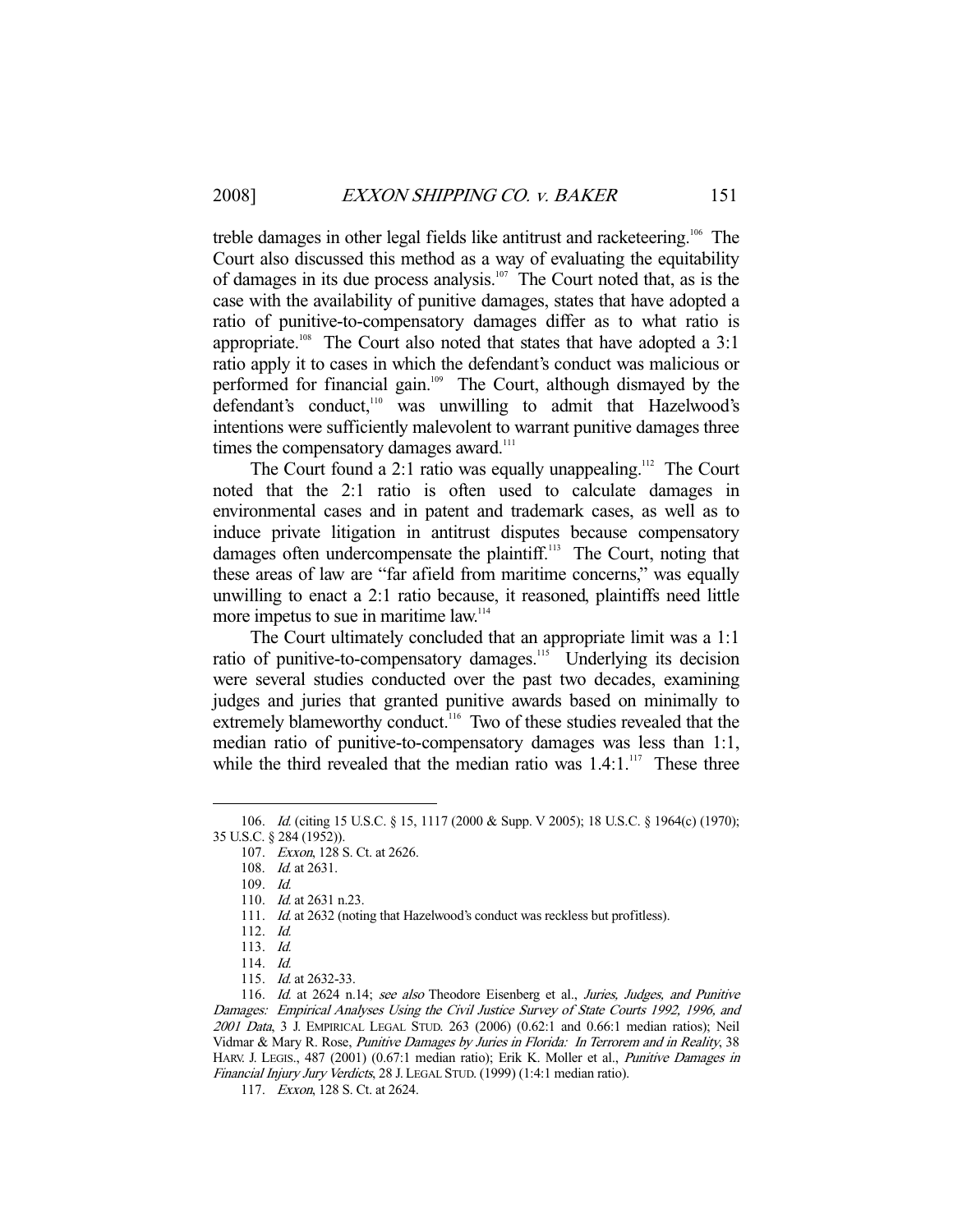studies established a median 1:1 ratio.<sup>118</sup> The Court embraced these studies because they were demonstrative of awards in hundreds of judge and jury cases, and they corroborated the Court's own theory that compensatory damages generally should exceed punitive damages.<sup>119</sup> The Court then applied the 1:1 ratio to the facts in the noted case and determined that, based on the district court's calculation of compensatory damages, punitive damages against Exxon should be  $$507.5$  million.<sup>120</sup> Accordingly, the Supreme Court vacated and remanded the Ninth Circuit's punitive award of \$2.5 billion. $121$ 

# IV. ANALYSIS

 The noted case's holdings constitute a predictable advance on the issue of punitive awards and a consistent application of federal preemption jurisprudence. The Court's decision that the CWA does not preempt awards of common law punitive damages is sound evidence of statutory interpretation. As the Court has stated, Congress does not seek to cavalierly preempt state law.<sup>122</sup> Therefore, the Court correctly observed the irrationality of Exxon's assertion that any tort action for punitive damages predicated on an oil spill is preempted unless it is expressly preserved by CWA  $\S$  1321.<sup>123</sup> Exxon's argument fell flat because, in the Court's opinion, if punitive damages for economic harm were preempted, compensatory damages would be preempted as well. Even Exxon was unwilling to make this claim. Additionally, the Court rightly noted a probability that the CWA, which has the goal of protecting "water" and "natural resources," would also protect the bodies and livelihoods of private individuals.<sup>124</sup> The Court correctly concluded that Congress did not have the requisite intent to occupy "the entire field of pollution remedies" in enacting the CWA.<sup>125</sup>

 The Court, handcuffed by a tie vote on whether Exxon should be liable under maritime law for punitive damages stemming from the acts of a managerial agent, was forced to abide by the Ninth Circuit's affirmative holding.<sup>126</sup> Exxon's knowledge of Hazelwood's alcoholism

<sup>118.</sup> *Id.* at 2633.

 <sup>119.</sup> Id. at 2632-33.

 <sup>120.</sup> Id. at 2634.

 <sup>121.</sup> Id.

 <sup>122.</sup> Medtronic, Inc. v. Lohr, 518 U.S. 470, 485 (1996).

 <sup>123.</sup> Exxon, 128 S. Ct. at 2618-19.

<sup>124.</sup> *Id.* at 2619.

 <sup>125.</sup> Id.

<sup>126.</sup> Id. at 2616. Had Justice Alito participated in the decision, it is likely that he would have voted with the conservative bloc of the Court, which may have resulted in a finding that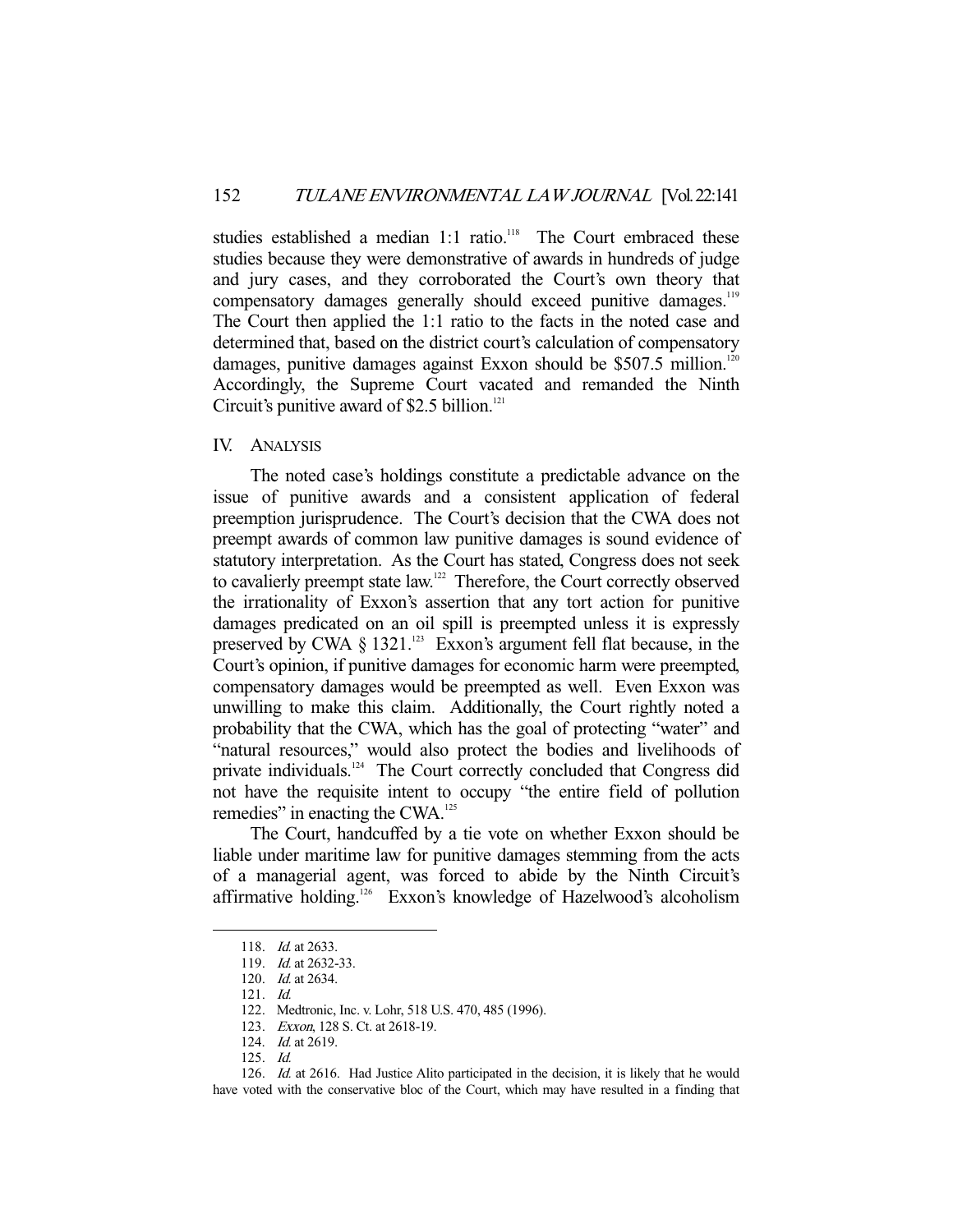and, some contend, blatant disregard for the potential consequences, $127$ proximately caused this environmental disaster.<sup>128</sup> The Restatement (Second) of Torts section 909, comment b provides that punitive damages may be enforced "to make liable an employer who has recklessly employed or retained a servant or employee who was known to be vicious, if the harm resulted from that characteristic."<sup>129</sup> The Court found that this crash occurred because Hazelwood's blood-alcohol content grossly exceeded the legal limit, a propensity of his that Exxon officials were well aware of, yet took no action against.<sup>130</sup> The result was Hazelwood's "inexplicable" decision to file paperwork instead of navigating the supertanker through treacherous waters and the subsequent crash.<sup>131</sup>

 Despite antiquated precedent dating back more than a century stating that a shipowner is not punitively liable for the reckless acts of its shipmaster,<sup>132</sup> here there was no reason *not* to extend *respondeat superior* liability in maritime law and allow recovery of punitive damages from Exxon. If punitive recovery by Baker were barred in the noted case, the \$507.5 million compensatory damage award would do little to deter a corporation whose profits exceeded \$40 billion in 2007 from repeating this reckless mismanagement.<sup>133</sup> Regardless of Hazelwood's recklessness, Exxon Mobil is the largest company in the world in terms of market value.<sup>134</sup> Exxon made, on average, \$507.5 million every four-and-a-half days in 2007.<sup>135</sup> Were it a country, it would have the eighteenth-largest economy in the world.<sup>136</sup> Payment of a compensatory award with no corresponding punitive damages would be a drop in the bucket for Exxon and other corporations with deep pockets. Allowing these corporations to escape punitive liability would provide no meaningful deterrent of future transgressions.

Exxon could not be held liable for punitive damages as a result of Hazelwood's recklessness. David G. Savage, *Justices Slash Exxon Valdez Verdict*, L.A. TIMES, June 26, 2008, at A1.

 <sup>127.</sup> Exxon, 128 S. Ct. at 2612.

 <sup>128.</sup> Id. at 2614.

 <sup>129.</sup> RESTATEMENT (SECOND) OF TORTS § 909 cmt. b (1977).

 <sup>130.</sup> Exxon, 128 S. Ct. at 2612.

 <sup>131.</sup> Id.

 <sup>132.</sup> The Amiable Nancy, 16 U.S. (3 Wheat.) 546, 558 (1818).

<sup>133.</sup> Steven Mufson, Exxon Mobil's Profit in 2007 Tops \$40 Billion, WASH. POST, Feb. 2, 2008, at D1.

<sup>134.</sup> Big Oil Shares Hurt as State Companies Seize Reserves, L.A. TIMES, June 30, 2008, at C6.

<sup>135.</sup> Mufson, *supra* note 133.

<sup>136.</sup> Steven Mufson, Breaking Own Record, Exxon Sets Highest U.S. Profit Ever, WASH. POST., Aug. 1, 2008, at D1.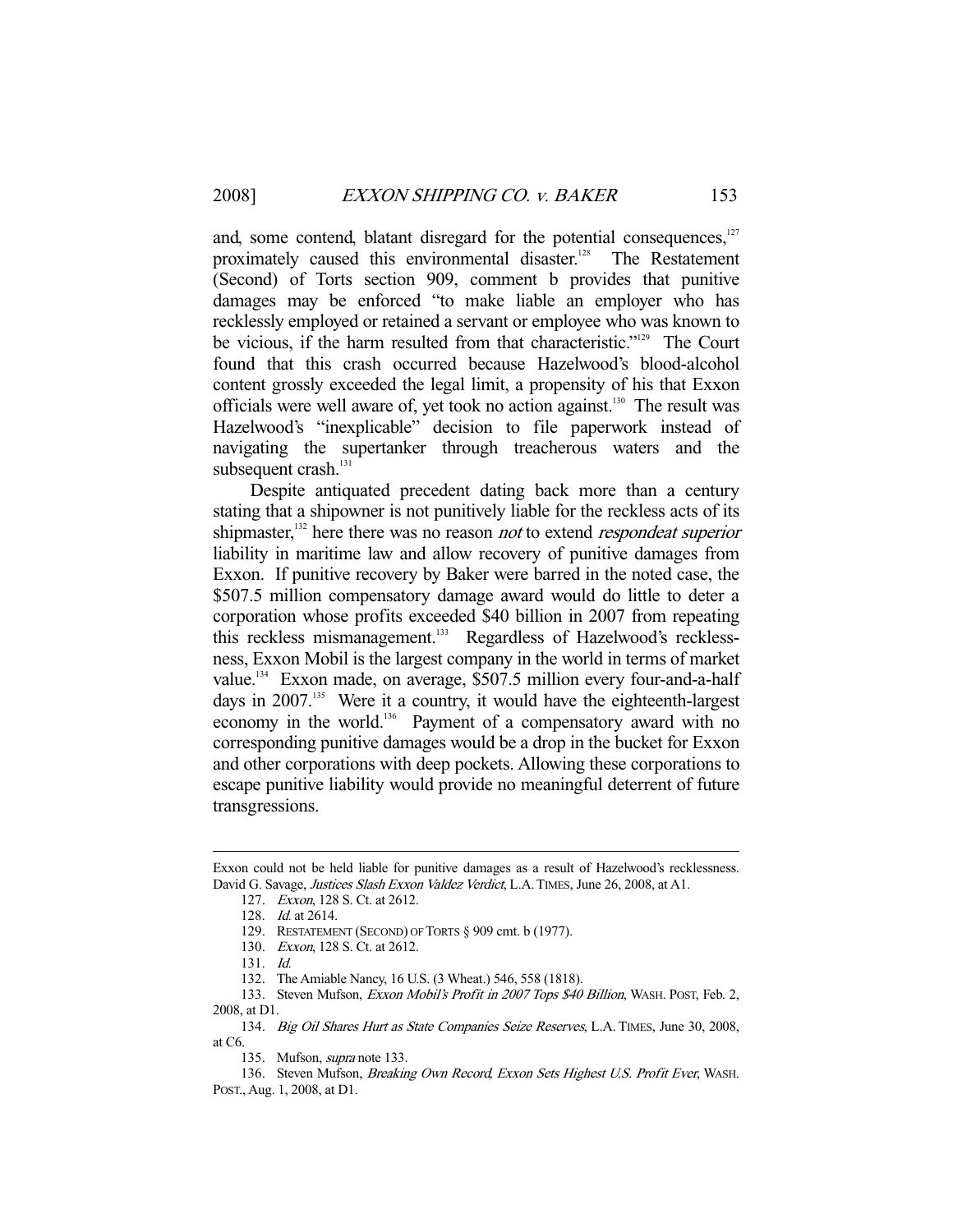The Court's decision to further restrain punitive awards is also apt, given the jurisprudence that led up to the noted case. The noticeable tightening of punitive awards is evident in the Court's reaction to a 500:1 ratio in *Gore*, which was reiterated in *State Farm's* holding that punitive damages should be at or near the amount of compensatory damages. It seemed likely that the Court would continue to curb punitive awards given its evident concern about the fairness and unpredictability involved in punitive damage calculations.

 The concern that punitive awards are often arbitrary is a rational one. As evidenced in Gore and Yates, different juries can provide remarkably different punitive awards under almost exactly the same set of facts.137 This discrepancy contravenes the fundamental belief that a person facing punishment must be notified both that his or her conduct is subject to reprimand and of the severity of the consequences.<sup>138</sup> Punitive awards can, in instances of grossly excessive amounts, represent an arbitrary deprivation of the defendant's right to property under the Due Process Clause.<sup>139</sup> It is inequitable to allow a defendant in one case to avoid punitive liability completely, while a defendant in another case exhibits the same or similar tortious conduct and faces millions of dollars in punitive damages.

 In addition, it is unsettling that twelve jurors, most of whom have had little or no experience in the legal arena and know just as little about punitive damages, are empowered to determine what amount will satisfy a state's legitimate interest in deterring tortfeasors from repeating similar conduct. Juries, which are often given wide latitude to discern the appropriate amount of punitive damages, may make these determinations based on incomplete evidence<sup>140</sup> or vague instructions.<sup>141</sup> Further, the fact that a defendant is wealthy may increase the likelihood of jury prejudice, making awards even more unpredictable.<sup>142</sup> Exxon's wealth was relevant in the noted case because the company was one of the largest corporations in the world. The enmity and desire to penalize sternly are

 <sup>137.</sup> BMW of N. Am., Inc. v. Gore, 517 U.S. 559, 562 (1996); Yates v. BMW of N. Am. Inc., 642 So. 2d 937, 940 (Ala. Civ. App. 1993).

 <sup>138.</sup> Gore, 517 U.S. at 574.

 <sup>139.</sup> Pac. Mut. Life Ins. Co. v. Haslip, 499 U.S. 1, 42 (1991) (O'Connor, J., dissenting).

 <sup>140.</sup> State Farm Mut. Auto. Ins. Co. v. Campbell, 538 U.S. 400, 417 (2003) (quoting Honda Motor Co. v. Oberg, 512 U.S. 415, 432 (1994)).

<sup>141.</sup> Id. at 418; see also Gore, 517 U.S. at 588 (Breyer, J., concurring) (noting that vague and open-ended standards risk arbitrary results); Haslip, 499 U.S. at 43 (O'Connor, J., dissenting) (noting that uncertain instructions encourage inconsistent and unpredictable results).

<sup>142.</sup> Honda, 512 U.S. at 432; see also TXO Prod. Corp. v. Alliance Res. Corp, 509 U.S. 443, 464 (1993) ("[T]he emphasis on wealth of the wrongdoer increased the risk that the award may have been influenced by prejudice against large corporations . . . .").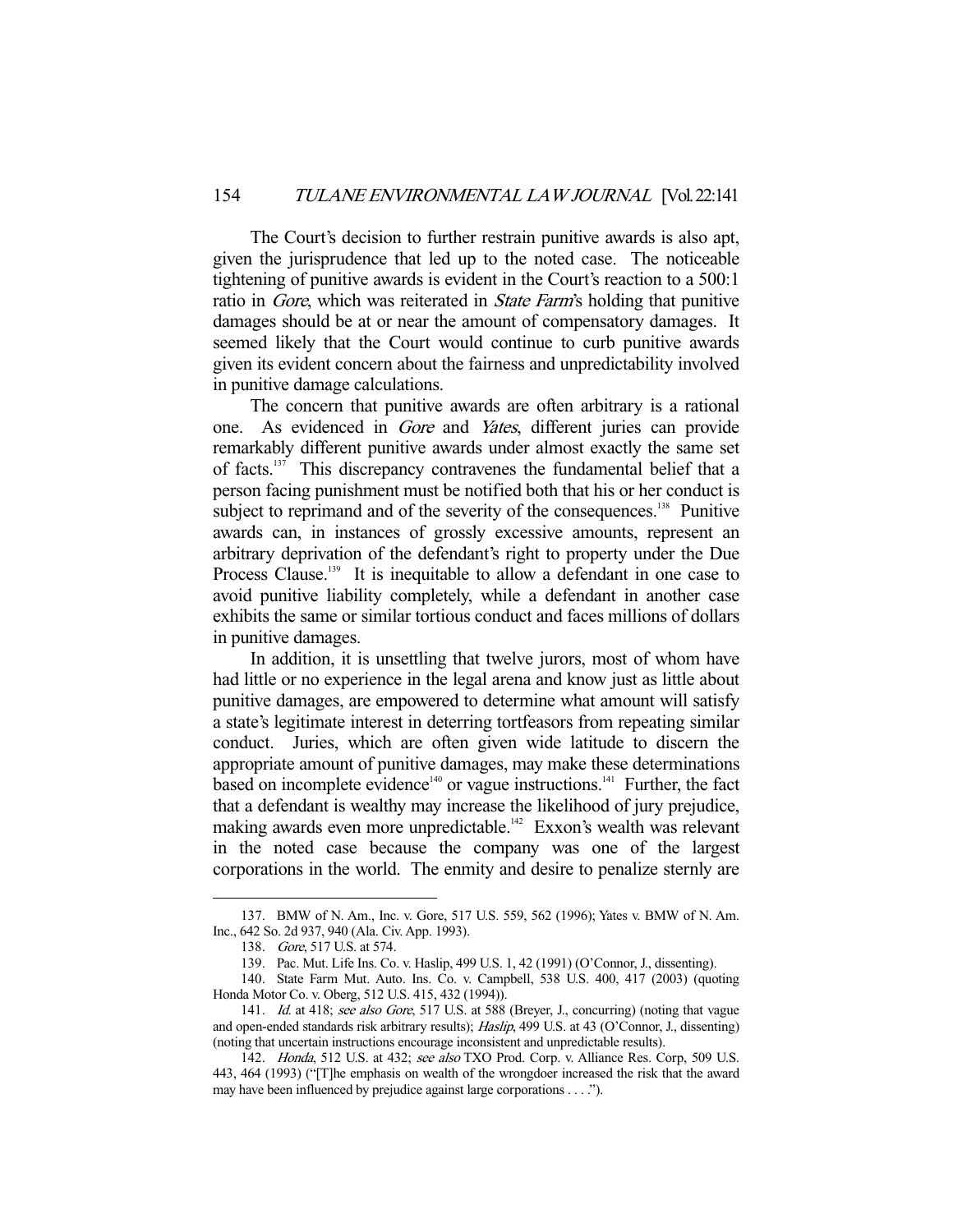understandable, but should not be allowed to balloon punitive awards. Trial courts can redress the amount of damage if it deems a jury award inequitable.<sup>143</sup> However, even this check on unfair awards results in unpredictability, as shown by *State Farm*, in which the jury award of punitive damages was exponentially reduced by the trial court, only to be reinstated by the Utah Supreme Court.<sup>144</sup> As such, not only are damage awards inconsistent when an award is decided upon by a jury, but even when decided upon by judges, who have undoubtedly had much more experience addressing punitive damages and still often cannot agree on what constitutes an equitable punitive award. In the noted case, the Court correctly decided that the traditional "shock the conscience" approach used to determine the equity of a jury's reward was an inappropriate choice to standardize and curtail punitive awards.

As the Court aptly explained, a hard dollar cap on punitive awards<br>would not work either.<sup>145</sup> Specifically, it would be too difficult to Specifically, it would be too difficult to determine a maximum amount that would apply universally to each vastly different area of law.<sup>146</sup> For instance, if the punitive cap was set at \$5 million on the grounds that recovery exceeding this amount by a tort or contract claim would be excessive, Exxon would have received an undeserved windfall of hundreds of millions of dollars. Conversely, if the courts set the cap higher to take tortious conduct such as Exxon's into account, a tort victim could receive \$100 million in punitive damages as a result of the same misconduct. One could not argue that this award contradicted precedent because the cap had already been set. This method would also result in arbitrary and unpredictable awards and would not advance the Court's goal of preventing inequitable awards.

 The Court's decision to adopt a maximum ratio of punitive-tocompensatory damages was the most suitable approach. Its holding leaves no room for capricious jury verdicts based on animosity toward wealthy defendants. Bright-line rules, like the ones established here, put defendants on notice of the punishment they face and preclude the argument that their property is being taken without due process. The only remaining issue is whether a 1:1 ratio is the best method.

 The aforementioned studies of jury and bench trials, which seem to be an accurate way of evaluating the appropriate ratio, advance the Court's opinion that awards of compensatory and punitive damages

<sup>143.</sup> State Farm, 538 U.S. at 415.

 <sup>144.</sup> Id.

 <sup>145.</sup> Exxon Shipping Co. v. Baker, 128 S. Ct. 2605, 2629 (2008).

 <sup>146.</sup> Id.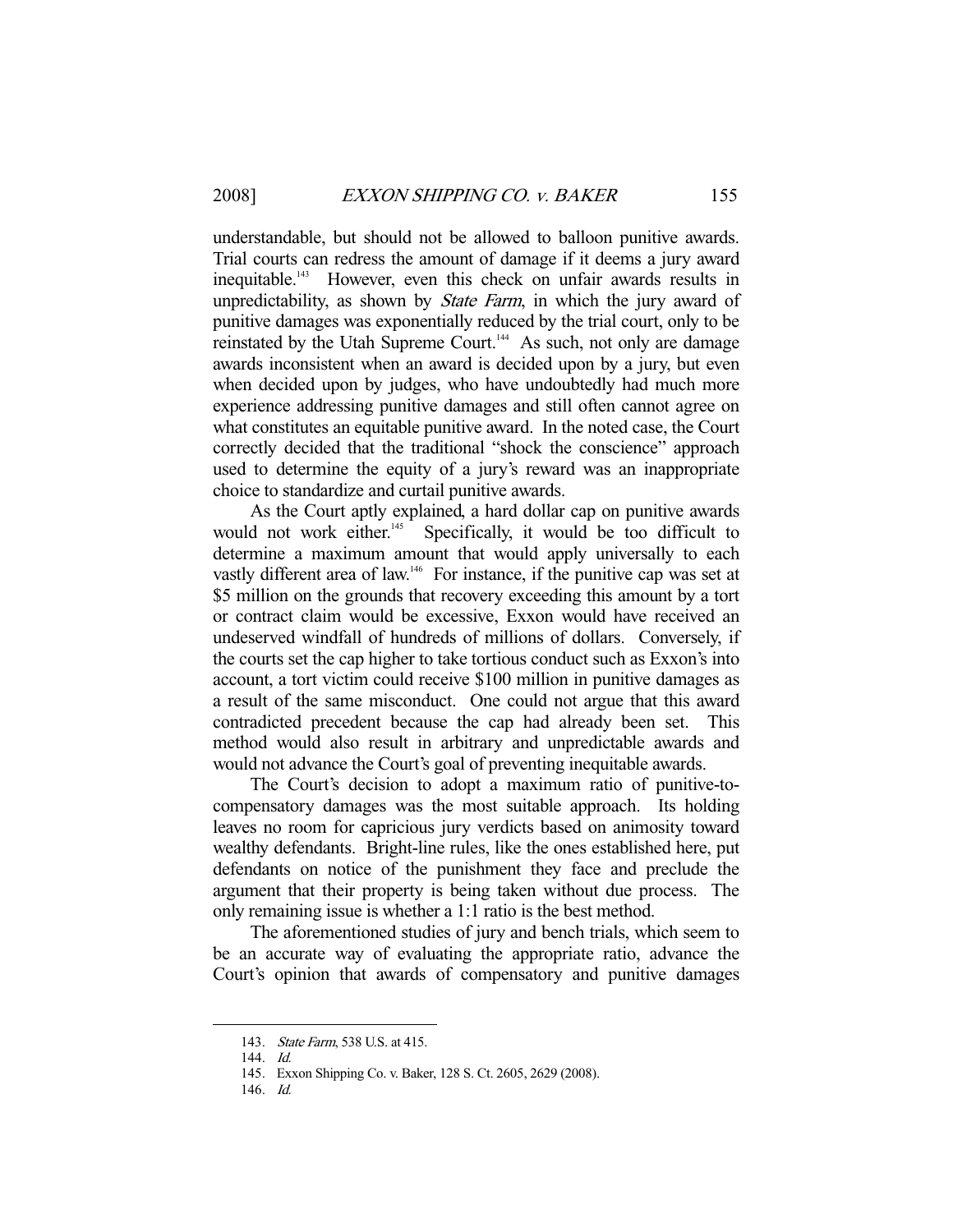should be roughly equivalent.<sup>147</sup> Most punitive awards studied were less than the compensatory awards.<sup>148</sup> However, in those cases involving financial injury—as were those injuries suffered by the plaintiffs in Exxon—punitive awards were close to 1.5 times the compensatory damages.<sup>149</sup> Therefore, the Court's median ratio is essentially consistent with common law jurisprudence.

 Even considering the Court's compliance with precedent, two issues arise. First, maritime law treats certain injuries as "less than fully compensable, or not compensable at all."<sup>150</sup> Compensatory awards are often inadequate under maritime law because plaintiffs often cannot recover for economic loss or emotional distress absent direct physical injury or property damage.<sup>151</sup> Therefore, the need for larger punitive damages to offset lower compensatory damages is greater in maritime cases. This is evident in Exxon, where more than 32,000 plaintiffs shared the compensatory damages, resulting in awards of less than \$16,000 per individual plaintiff for grave economic loss.<sup>152</sup> Second, the noted case involved an instance of recklessness, yet still commanded the maximum punitive award allowable.<sup>153</sup> Admittedly, this was a case involving widespread damage to thousands of people as a result of outrageously irresponsible conduct, and the effects of the spill are still evident almost two decades later.<sup>154</sup> But what would the award be in instances of malicious conduct or greed—acts which the Court would find more reprehensible than the recklessness displayed in the noted case—that produced similar damage?<sup>155</sup> If, for example, in the future, a shipmaster crashes an oil tanker near shore as a result of a navigation decision aimed at augmenting an oil company's profit, the Court will undoubtedly be more outraged than in a case such as *Exxon*, where greed was not a factor. Yet a sterner punishment would not be available. The

-

150. Id. at 2637 (Stevens, J., concurring in part and dissenting in part).

152. Exxon, 128 S. Ct. at 2613-14.

153. Id. at 2634.

154. James Oliphant, 19 Years Later, Exxon Valdez Case Heads to Closure, CHI. TRIB., Feb. 27, 2008, at C4.

<sup>147.</sup> *Id.* at 2633.

 <sup>148.</sup> Id. at 2632-33.

 <sup>149.</sup> Id.

<sup>151.</sup> Id. at 2636-37 (citing THOMAS J. SCHOENBAUM, ADMIRALTY AND MARITIME LAW § 5-15 (4th ed. 2004); Louisiana ex rel. Guste v. M/V Testbank, 752 F.2d 1019, 1021 (5th Cir. 1985) (en banc)).

<sup>155.</sup> Exxon, 128 S. Ct. at 2631; see also id. at 2639 (Ginsburg, J., concurring in part and dissenting in part) (noting that a 1:1 ratio was appropriate in the noted case because "Exxon's conduct ranked on the low end of the blameworthiness scale," although a different ratio may be needed in response to malicious acts or those carried out in pursuit of financial gain).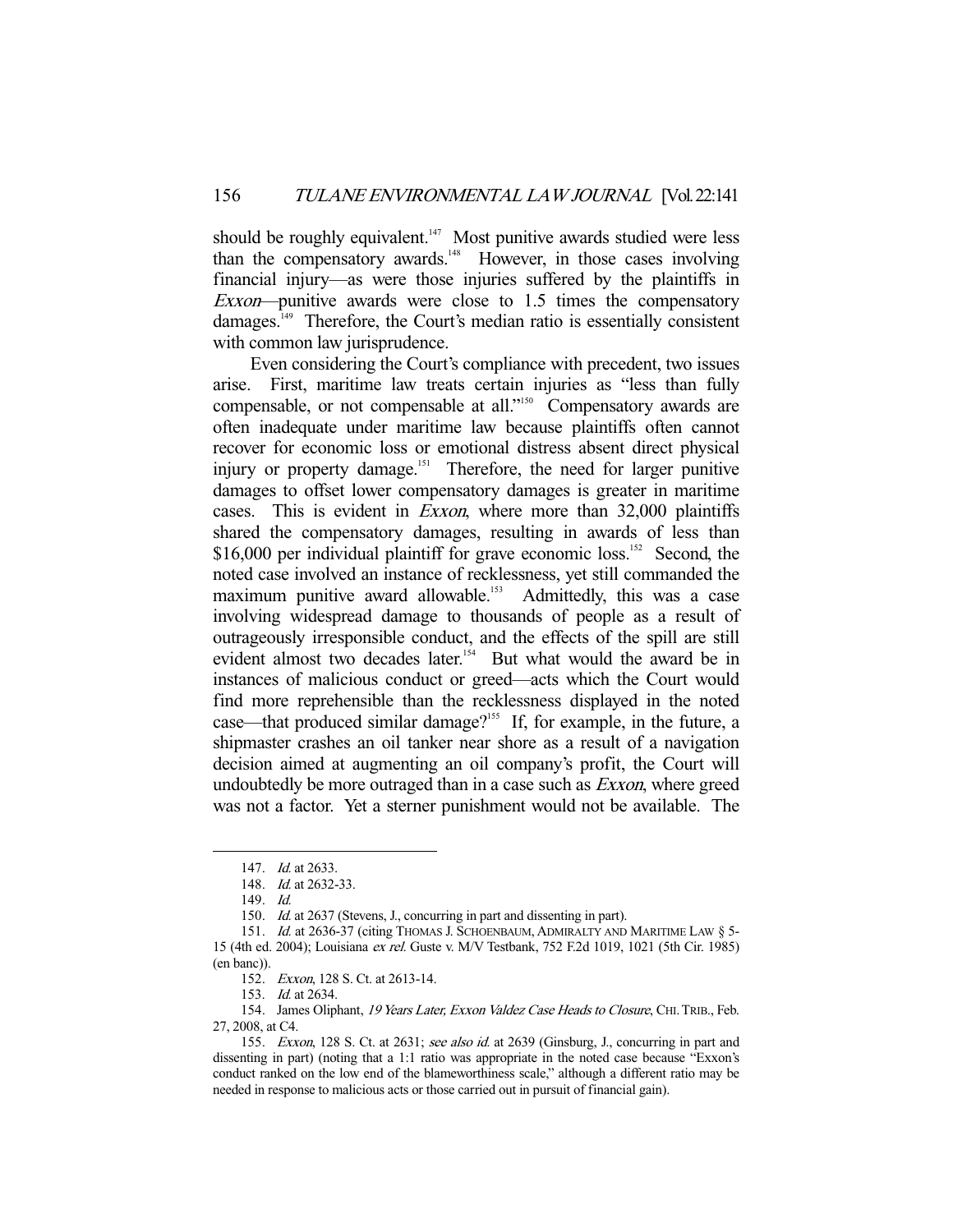Court could send no more austere a message to other tortfeasors than it sent to Exxon in the noted case.

 For this reason, the Court should have enacted a higher ratio or allowed for minimal flexibility in its standard to leave room to address the issues of undercompensation and maliciousness or greed.156 The Court was uncomfortable with a 2:1 ratio and determined a 1.5:1 ratio would more aptly apply to malevolent, intentional conduct. The Court's adoption of the 1:1 ratio, although correct in principle and capable of constraining future arbitrary and unpredictable punitive awards, will be too low in certain egregious instances to adequately further the Court's objective of deterring tortious conduct. All things considered, Exxon dodged a colossal bullet as a result of the Court's concern regarding the potential for arbitrary and unpredictable punitive damage awards.

### V. CONCLUSION

 The final installment in Exxon's nineteen-year legal odyssey, resulting from Joseph Hazelwood's inebriation and Exxon's oversights, ended almost as favorably as the oil giant could have hoped. The Supreme Court extended punitive liability to companies as a result of their employees' misconduct in maritime law, subjecting Exxon to damages of \$507.5 million.<sup>157</sup> At the same time, consistent with over a decade's worth of prior jurisprudence, the Court further constrained punitive awards by enacting a bright-line, 1:1 maximum ratio of punitiveto-compensatory damages in maritime cases.<sup>158</sup> This decision, rational in principle yet overly constrictive in application, adds predictability to otherwise inconsistent and arbitrary awards of punitive damages. It promotes judicial efficiency, as corporations will likely not need to spend years in litigation seeking reductions of exorbitant punitive awards. The Court's decision also saved Exxon a cool \$2 billion, thereby validating Exxon's nineteen-year marathon that outlived more than twenty percent of the original plaintiffs.<sup>159</sup>

Although the Court confined its decision to maritime law, $160$  it is likely that this holding will have a noticeable impact in other areas of law given the Court's desire to curb excessive punitive awards.<sup>161</sup> Common

<sup>156.</sup> Id. at 2640 (Breyer, J., concurring in part and dissenting in part).

 <sup>157.</sup> Id. at 2616.

<sup>158.</sup> *Id.* at 2633.

<sup>159.</sup> David G. Savage, Exxon Valdez Litigation Still Afloat, L.A. TIMES, Oct. 30, 2007, at A1.

 <sup>160.</sup> Exxon, 128 S. Ct. at 2639 (Ginsburg, J., concurring in part and dissenting in part).

<sup>161.</sup> Russell Gold & Jess Bravin, Exxon Oil-Spill Damages Slashed by Supreme Court, WALL ST.J., June 26, 2008, at A1.